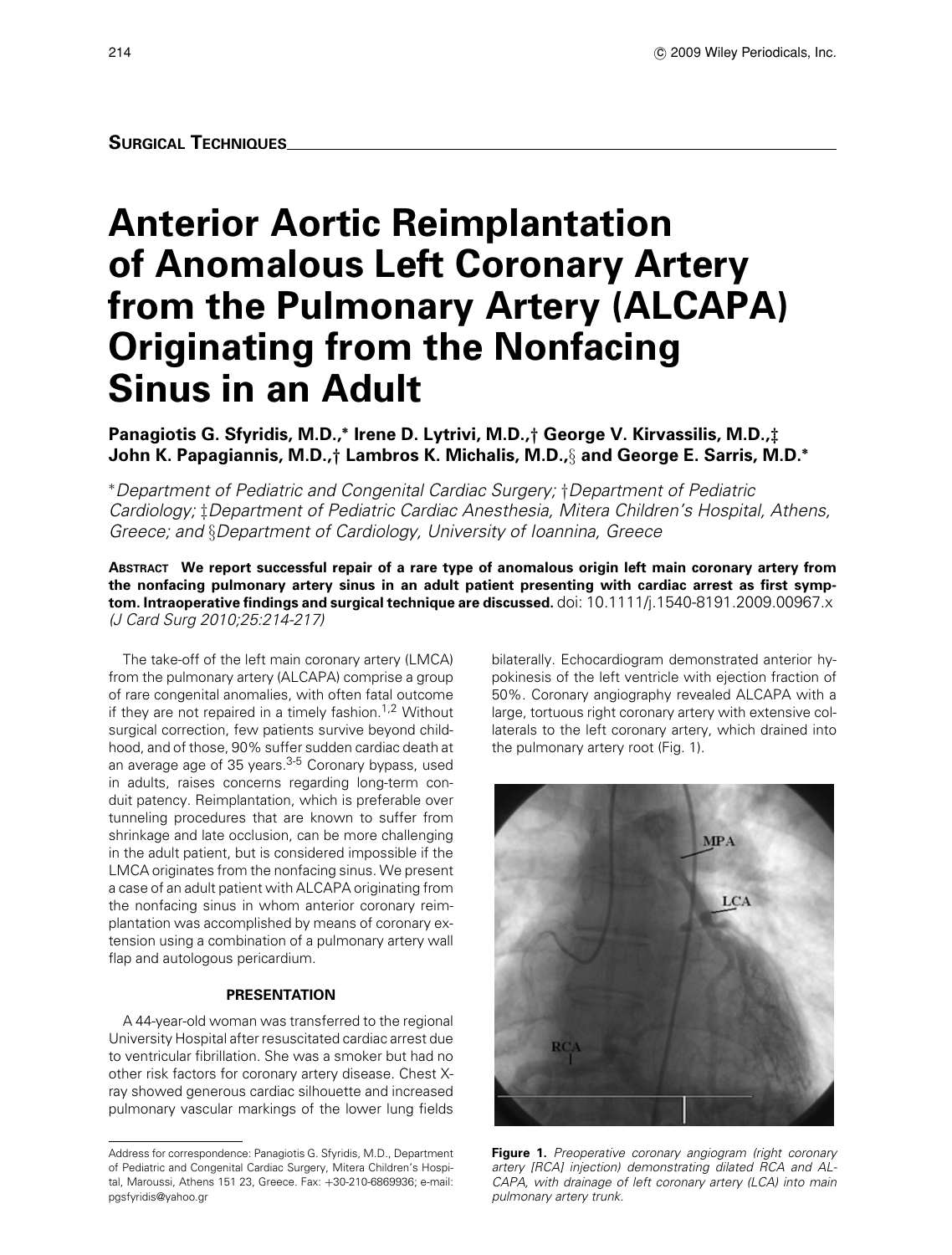

Figure 2. Intraoperative photograph showing origin of anomalous LCA anteriorly from the nonfacing sinus of the main pulmonary *artery (MPA).*

## **SURGICAL TECHNIQUE**

*At operation, the rare finding of the LMCA takeoff from the nonfacing sinus (Fig. 2) precluded reimplantation to the anatomic posterior position, and an anterior reimplantation technique was used (Fig. 3). The coronary ostium was excised along with a strip of the anterior pulmonary artery wall. Autologous pericardium was used to reconstruct the posterior wall of this "elongated" coronary artery and the neo-ostium was then anastomosed end-to-side with the ascending aorta. The pulmonary artery was reconstructed with an autologous pericardial patch. The patient had an uneventful recovery and has improved ventricular systolic function and patent anastomosis at one-year follow-up, as demonstrated by coronary angiography (Fig. 4).*

#### **COMMENT**

*The surgical correction of ALCAPA includes ligation, coronary bypass, intrapulmonary tunneling (Takeuchi*

*operation), and reimplantation of the anomalous LMCA to the aortic facing sinus, either directly or after augmentation with aortic or pulmonary artery wall, or pericardium. The operative mortality ranges from 0% to 23% and mainly depends on the functional state of the myocardium preoperatively.3,6,7 Although ligation of the LMCA and coronary bypass are easier technically, there is concern about the adequacy of blood supply to the significantly dilated distal LMCA through an arterial graft and uncertainty regarding the longterm viability of saphenous vein grafts. Tunneling procedures also suffer from late development of stenosis. Using appropriate techniques, aortic reimplantation of the anomalous coronary artery is preferable and feasible even in cases like the one presented, in which the LMCA originates from the nonfacing sinus.8 Although Turley et al.<sup>8</sup> have reported an LMCA lengthening procedure by means of pulmonary artery flap and posterior reimplantation, we felt that such an approach would result in an excessively long tube that could be stretched posterior to the MPA. Therefore, we chose to perform*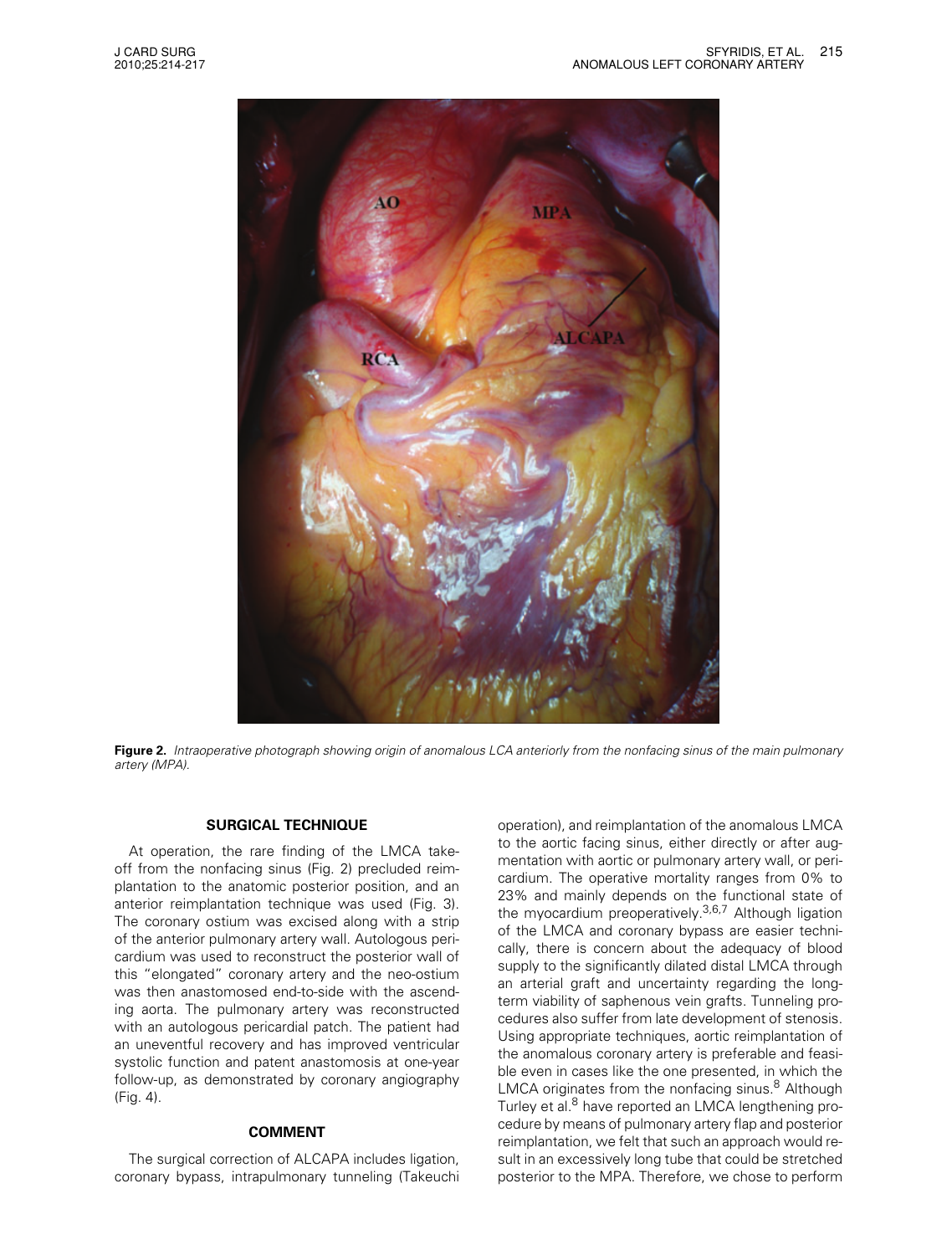

Figure 3. Graphic depiction of surgical findings and technique: (A) ALCAPA with origin from anterior/nonfacing sinus of main pulmonary artery. Dotted line indicates the anterior pulmonary artery flap to be excised in continuity with the ostium of the left coronary artery (LCA). (B) Divided main pulmonary artery (MPA) and mobilized left coronary artery with in-continuity MPA flap. (C) Pericardial patch sutured to LCA–MPA flap effectively creating an extension of the LCA. (D) Reconstruction of the MPA defect with autologous pericardium. (E) End-to-side anastomosis of the extended LCA to anterior surface of ascending aorta completes *the reconstruction.*



Figure 4. (A) Aortogram and (B) left coronary injection one-year postoperatively demonstrating widely patent LCA reconstruction.